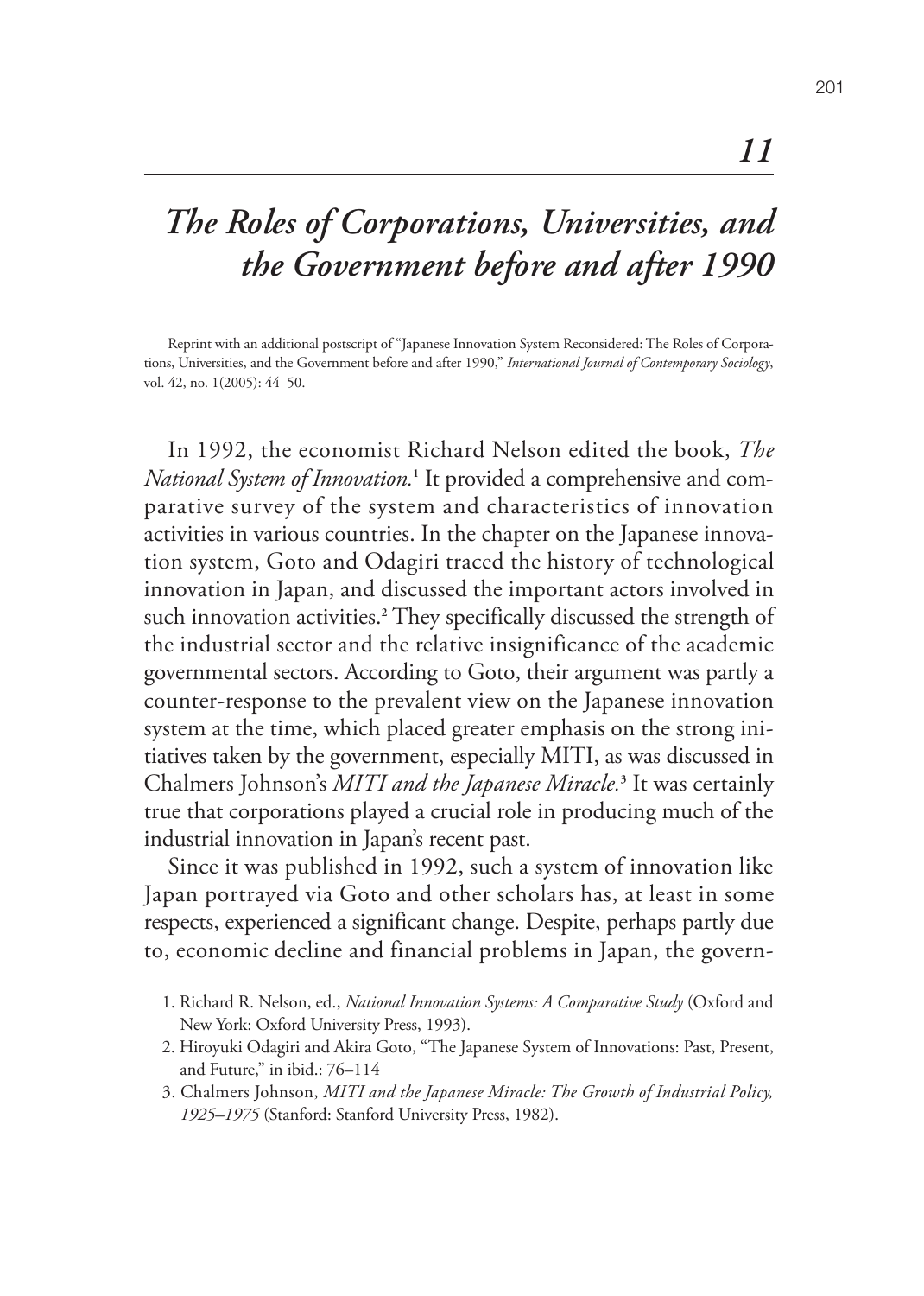ment has taken new initiatives to strengthen the innovative activities in academic and industrial sectors. This chapter attempts to analyze and reconsider the views prevalent before 1990. It first introduces new historical research on cases of innovations by corporations and discusses the nature of the innovations. It will then show the new initiatives taken by the government especially through the establishment of the Science and Technology Basic Law in 1995.

## *1. Corporate Initiatives in Postwar Japanese Innovation*

The recent popular TV program in Japan, "Project X," introduces a number of case stories for the efforts of postwar Japanese engineers to make technological accomplishment through the production of new products or solving difficult social problems. The examples are numerous—video recorders, the YS11 airplane, an endoscopic camera, the bullet train, Honda's CVCC engine, Seiko's quartz watch, and so on. The emphasis of the program director is to disclose the difficulties the engineers together with their fellow assistants or family members encountered in their struggle to achieve a goal and how they finally overcame such difficulties. In presenting the drama in that way, university engineers are occasionally depicted as armchair scholars who only criticize the unfeasibility of the proposed innovation project. The key actors in these historical stories are all engineers who acted at construction or production sites rather than university laboratories.

Whether it is real or not, this image of engineers and the evaluation of the contrastive roles of corporate and university engineers seem to be prevalent in Japanese society. In comparison to engineers at corporations, it is considered that those at universities played a relatively insignificant role with regard to the rapid technological development in postwar Japan. As traced in the previous chapters, university faculty members in engineering and science were not encouraged to have close ties with industrial corporations until around the 1980s.

While the university and industry collaboration was apparently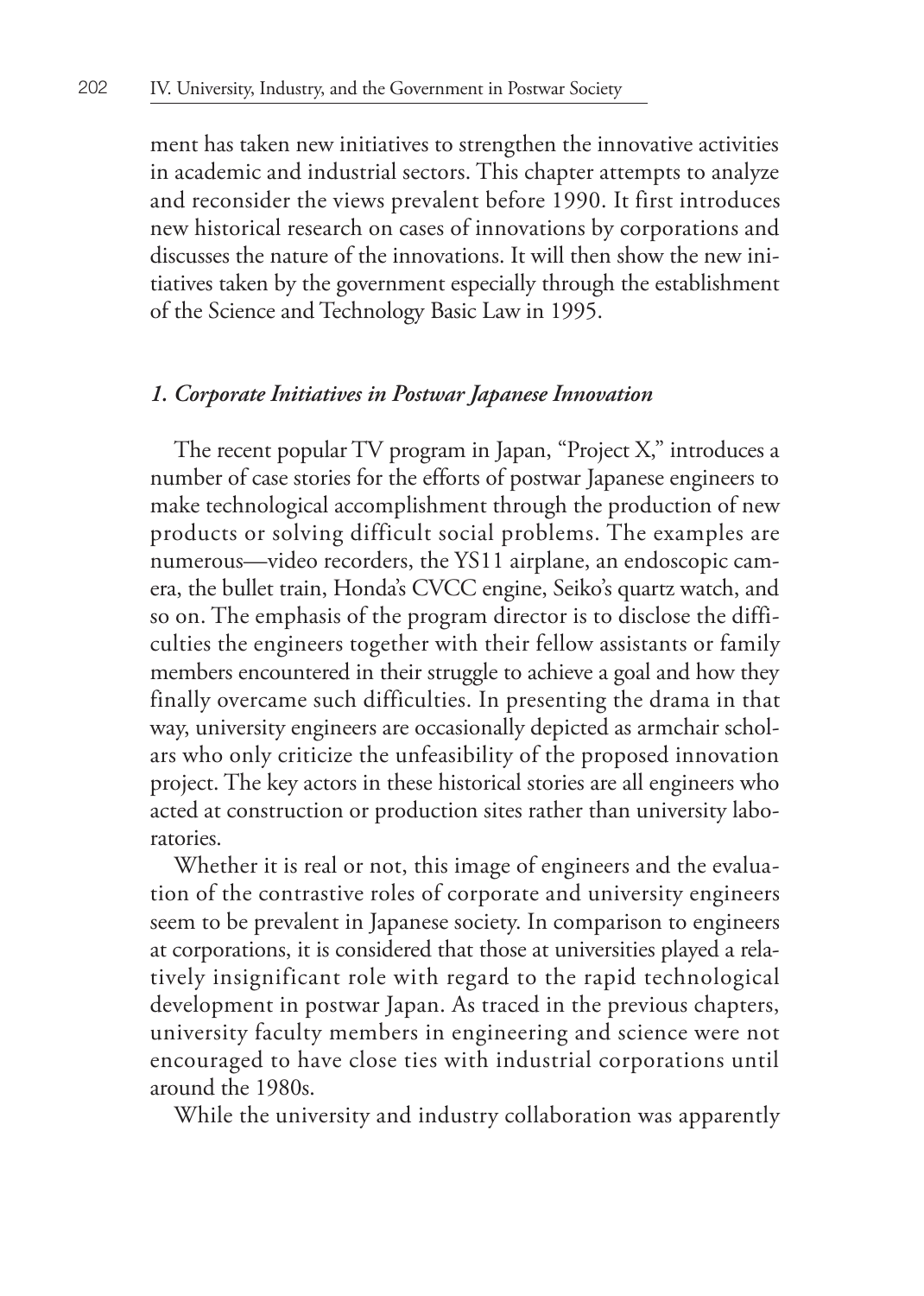inactive, university engineers certainly contributed to the postwar development of Japanese technology. Aside from producing young engineers, they played a role in distributing and circulating technological information from outside and inside Japan. In some cases, they introduced foreign technical knowledge in a widely intelligible form to various engineers in Japan, and circulated knowledge of cutting-edge technology through some form of research group that they organized, bringing in engineers from different corporations.

The MITI is often said to have had an important role in implementing powerful industrial policy regarding the orientation of postwar Japanese industry, and MITI successfully fulfilled its role in catching up to the more advanced industrial and technological level of other countries. However, it is also said that MITI did not play any significant role in assisting with any specific innovations and technological development of corporations.

The innovative activities in corporations in postwar Japan are well documented and analyzed in a recent historical work edited by the historian of technology Tetsuro Nakaoka.**<sup>4</sup>** The book is the outcome of a research project done by a group of historians of technology that was conducted from 1993 to 1996. The project was to trace the trajectories of technological innovations at various corporations in the 1970s and 1980s when some Japanese corporations produced innovative products that could truly compete with foreign companies on the international market. Of roughly thirty historical cases, Nakaoka selected five to characterize the nature of innovative activities of postwar Japanese corporate engineers: the development of PAN carbon fibers, liquid crystal display, a stepper for lithographic alignment of semiconductors, turbines, and the pressing of steel plates.

As the book's subtitle, *Creation or Imitation,* indicates, Nakaoka poses a question about the originality of Japanese innovation in these years. After World War II, the Japanese made every effort to introduce foreign technologies from the Untied States and Europe in order to catch up to their technological level. They succeeded in doing so in

<sup>4.</sup> Tetsuro Nakaoka, ed., *Sengo Nihon no Gijutsu Keisei: Mohō kara Sōzō e* (*The Formation of Technology in Postwar Japan: From Imitation to Creation*) (Tokyo Nihon Hyoronsha, 2002).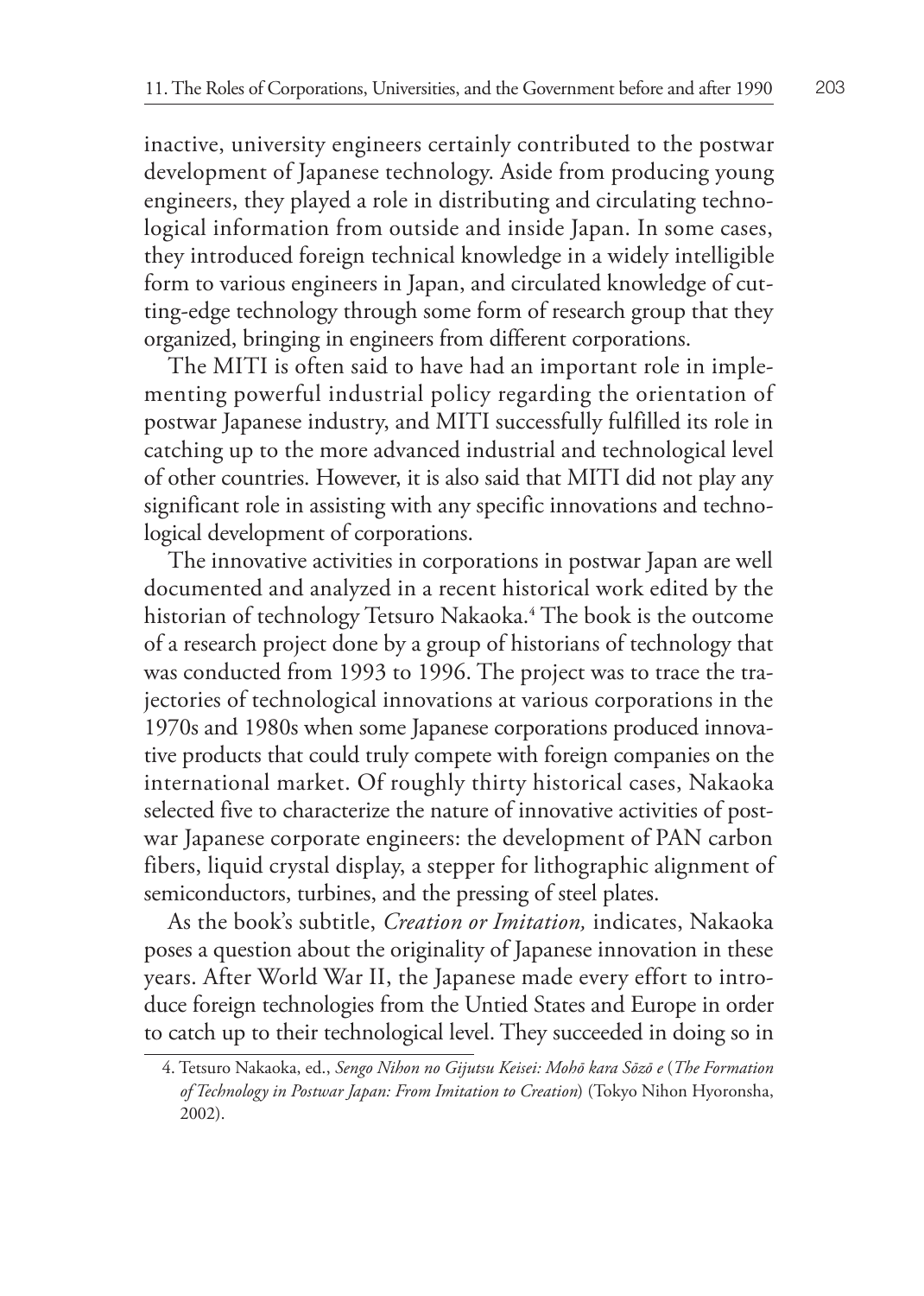the 1960s, attaining a high rate of economic growth. In the 1970s, however, Japanese industry started to experience economic competition on world market, and had to produce innovative products of a less expensive but still better quality. The five cases selected here examine the nature of the creativity of the products of Japanese innovation in this period.

All these products—carbon fibers, LCD, etc.—are original technology and competitive in the world market. The reason for the accomplishment in producing such original products was the accumulation of relevant technologies in corporations. However, Nakaoka emphatically denies the once-often-quoted statement that Japan became No. 1. He aptly analyzes that the degree of originality of these products was not as high as some produced in other leading countries.

They are certainly original in comparison to those produced when Japanese corporations were competing to catch up with the technological levels of U.S. and European companies. The Fuji Film Company attempted to produce its own film qualitatively equivalent to Kodak's by 1971 when the government lifted the ban of the import of foreign film. In a way, Fuji created its own process and product, but in the sense that the goal was clearly fixed, its innovation effort was not conducted in an environment of uncertainty. Tore, Sharp, Nikon, Canon, and Mitsubishi, the companies that produced the products analyzed by Nakaoka's group, did work in an environment different from Fuji. No company around the world achieved the goal of their innovation effort. It was uncertain whether the expected products could be made by the new technologies in hand. It was so uncertain, in fact, that RCA and Rolls Royce failed to produce a television set with LCD and a turbine blade strengthened with carbon fiber. They failed because their estimation of time for successful development was too optimistic. Nakaoka's emphasis on this uncertainty in developing new technologies and products led him to conclude that part of the reason for the success of Japanese companies was their luck in retrospectively selecting the right technology to attain their goal. Sharp was lucky, Nakaoka points out, firstly because RCA was on the wrong track, and secondly because RCA declined for Sharp to develop its product and so it was forced to develop the product by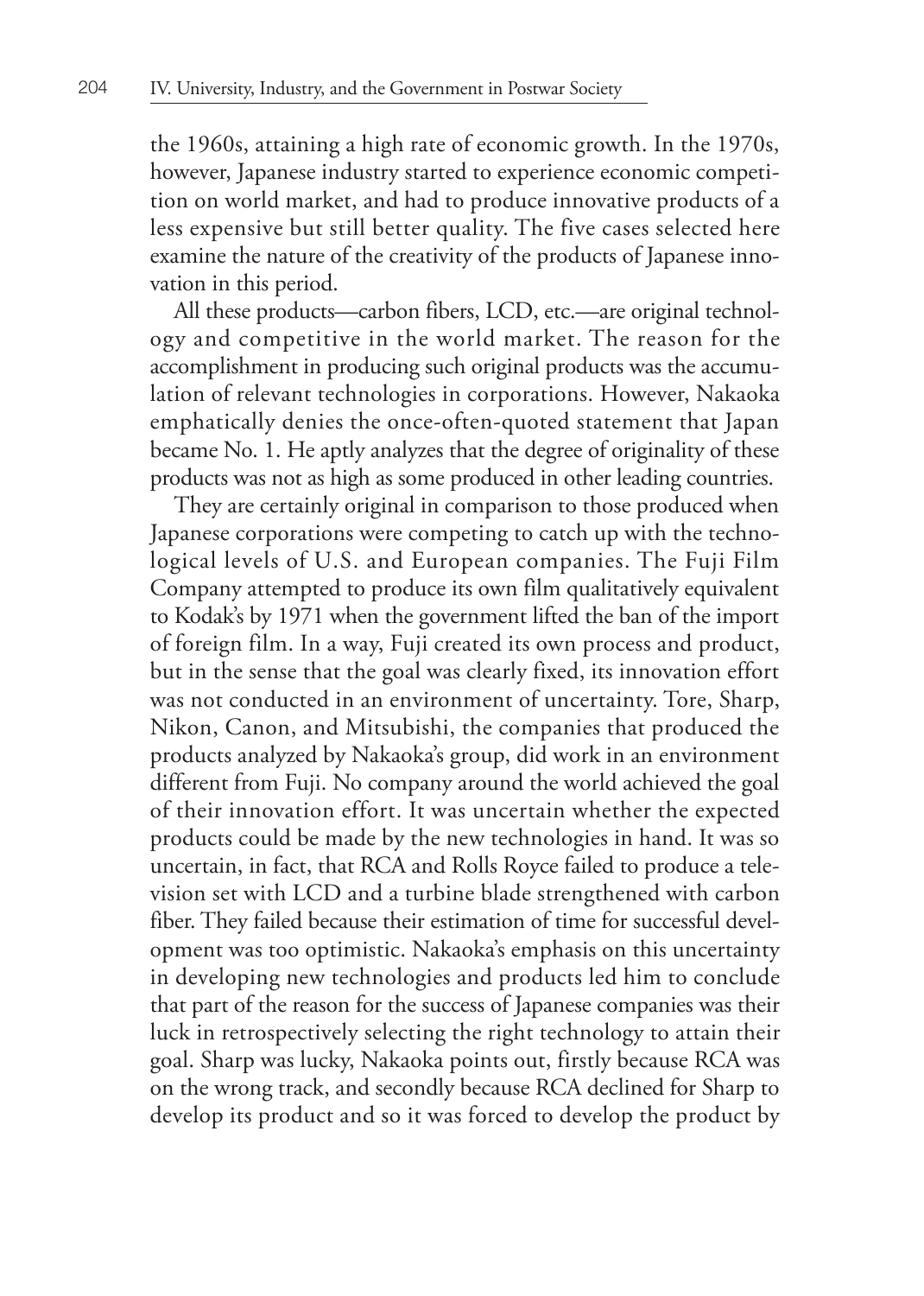itself. Thirdly, unlike RCA, it did not select the wrong technology to use to make the product.

But Nakaoka also states that the degree of uncertainty that these Japanese companies overcame was not as high as the truly original accomplishment that no other company even attempted to produce similar products. While they tried to produce new products, the original scientific idea of the production technology had been found elsewhere and other companies were trying to make similar products using similar technologies. Based on this historical and economic analysis, Nakaoka points out that Japan entered an entirely different stage of technological innovation where technological uncertainty prevailed.

## *2. The New Initiative by the Government*

In their paper on Japanese innovation systems, Goto and Odagiri posed the idea that "the weight of government policies will further decline, particularly because the government is losing most of its control tools through deregulation and liberalization." As they suggested, the government industrial policy of the postwar MITI style certainly seems to be losing its influence for the reasons mentioned by the authors. They stated, "MITI's role in the collection and diffusion of information may have been significant, as it could obtain information on overseas markets through its Japan External Trade Organization (JETRO)," but "this role has also declined as firms themselves accumulated international experiences and technological knowledge."<sup>5</sup> Goto, in his recent paper, refers to the achievement of the governmentinitiated large-scale technological development programs, such as "Next Generation Projects," as well as "research consortia."**<sup>6</sup>** Although he acknowledges the accomplishments made through these programs in the 1980s, he casts doubt on the feasibility of this policy to promote technological innovation that is not in "catch up" phase and

<sup>5.</sup> Odagiri and Goto, "The Japanese System of Innovation," op.cit., p. 103.

<sup>6.</sup> Akira Goto, "Japan's National Innovation System: Current Status and Problems," *Oxford Review of Economic Policy*, vol. 16, no. 2 (2000): 103–113.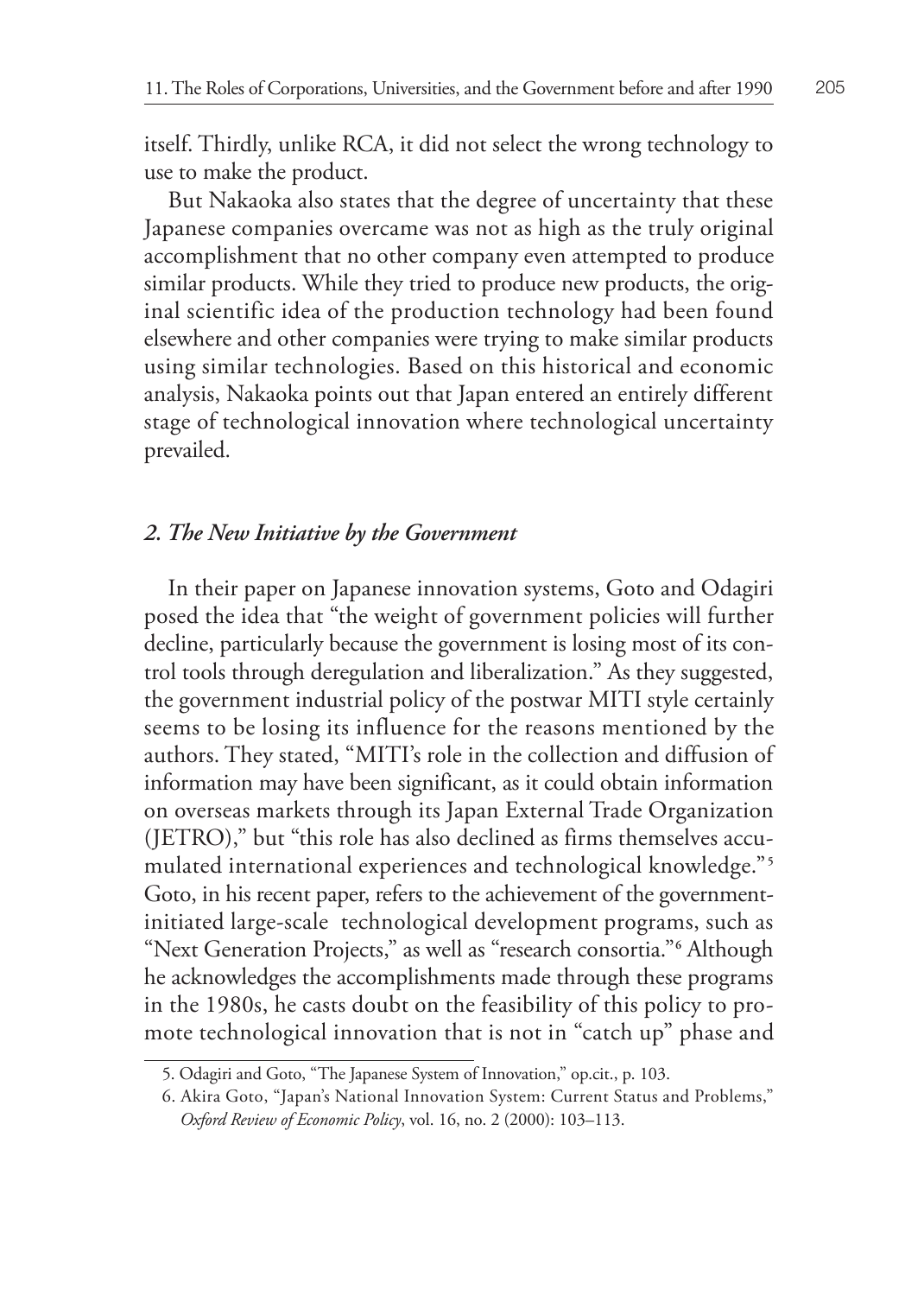also of new technologies such as IT and genome engineering, in which small venture capital firms can play important roles.

In the paper, Goto re-examines the possible roles of three sectors: industries, universities, and the government. In particular, he emphasizes the prospect of Japanese universities. Although the role of the university has been low key in postwar years and it seemed to remain so due to the financial stringency of the government, he points out that the situation surrounding the university is rapidly and vastly changing and the government is increasing its role in supporting basic research. As he states:

This trend has changed significantly in recent years. In accordance with the 1996 Basic Science and Technology Plan, which was based on the provisions of the Science Technology Act of 1995, the target budgetary funding for research was doubled to about 1 per cent of GDP, a figure on par with the allocations in Europe and the United States. Government spending on research has since grown faster than other public expenditure items, and the 1 per cent target is being achieved, as planned, this year. **<sup>7</sup>**

The Science and Technology Basic Law (Act) originated from an idea of a Liberal Democratic Party politician, Koji Omi, who worked for science and technology policy in the party.**<sup>8</sup>** The Act itself had once experienced total refusal as a law in 1967, when the proposed act was rejected because it included the promotion of human and social as well as natural sciences. Omi started to investigate the content of the act to be proposed in 1994, and the act was passed in congress the next year. Behind the establishment of the act, there prevailed a public opinion to improve the deteriorated research conditions at university laboratories, and there was also a new policy to construct a Center of Excellence.**<sup>9</sup>**

<sup>7.</sup> Ibid., p. 107.

<sup>8.</sup> This Japanese act, "Kagaku Gijutsu Kihon Hō," is now officially more often translated as "Science and Technology Basic Law."

<sup>9.</sup> Shuichi Tsukahara, "Science and Technology Policy towards Basic Research," *Journal of Science and Technology Studies*, 24 (1994): 12–36.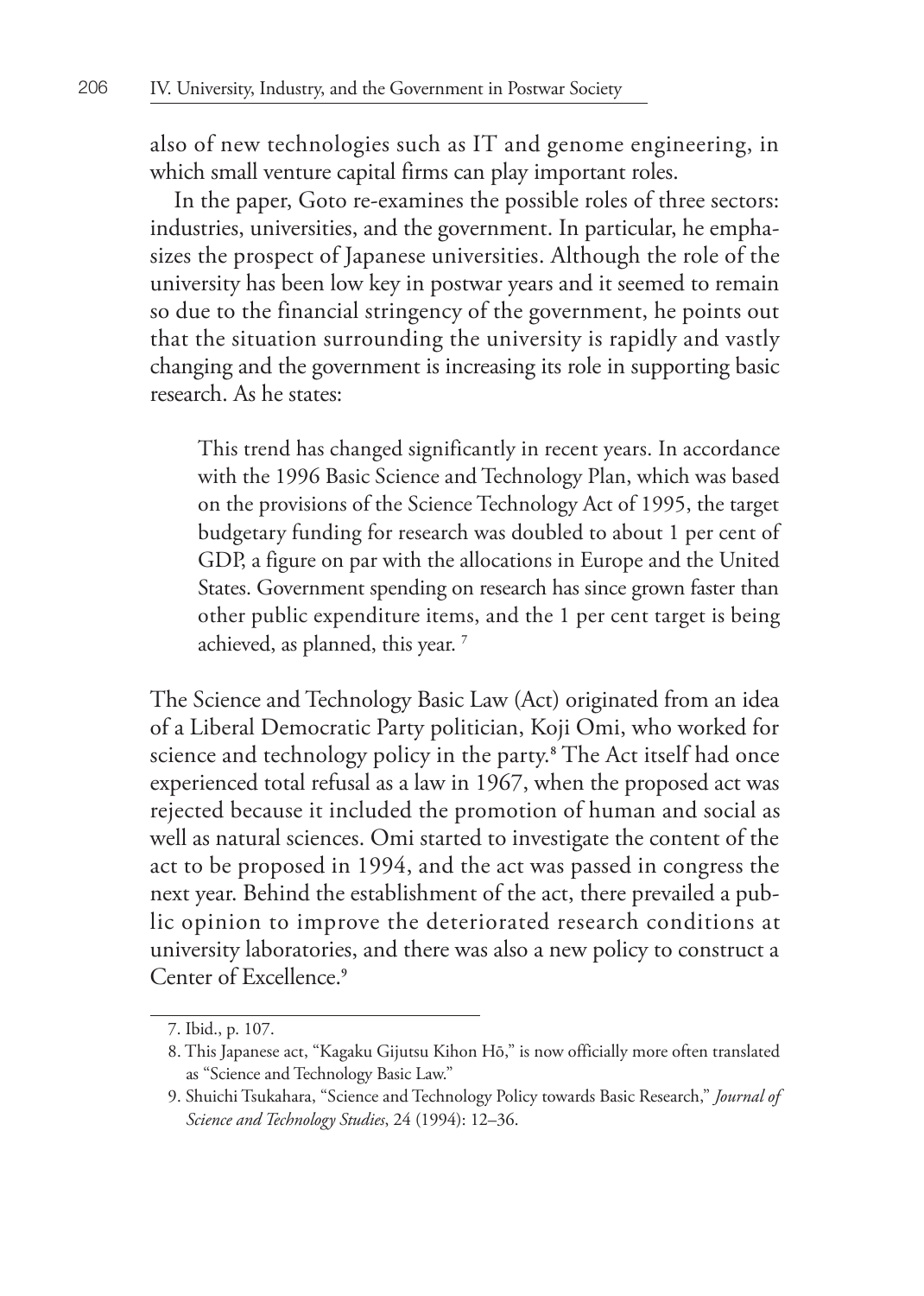With the establishment of the Science and Technology Basic Law and Plan, the Council for Science and Technology Policy at the Science and Technology Agency increased the importance to implementing science and technology policy. The Council for Science and Technology Policy (CSTP) was established in 1959. Because the function of the Science and Technology Agency was decided not to cover research conducted at universities as well as human science research, the role of the CSTP was limited. In the early 1980s, a new fund was established and enhanced its power. It was the Special Coordination Fund for Science and Technology (SCFST), established in 1981, which aimed at enhancing the coordinating function of the Council for Science and Technology Policy at the Science and Technology Agency. The SCFST was to "promote cutting-edge and basic research, to promote research and development requiring more than one institution, and to enhance the cooperation between academia, government, and industry."

The numbers of SCFST steadily grew in the 1980s and its growth rate further increased in the 1990s. The establishment of the Science and Technology Basic Plan further enhanced it despite the government and Japanese society suffering from devastating financial problems.

In January 2001, the Japanese government experienced a massive reorganization, and the Ministry of Education and the Science and Technology Agency merged together into the new Ministry of Education, Culture, Sports, Science, and Technology (officially abbreviated as MEXT). As a result of this substantial reorganization, the Council of Science and Technology was transferred from the Science and Technology Agency to the Cabinet Office under the Prime Minister. Its objectives were "basic/comprehensive policy planning of science and technology and general coordination, taking the initiative among the ministries concerned, with an overall and panoramic view."**<sup>10</sup>**

At the eve of the merger of the Ministry of Education and the Sci-

<sup>10.</sup> Council for Science and Technology Policy, "Council for Science and Technology Policy," February 2002. As accessed in 2002 at the website of the Council of Science and Technology Policy. The document has been, however, subsequently deleted from the website.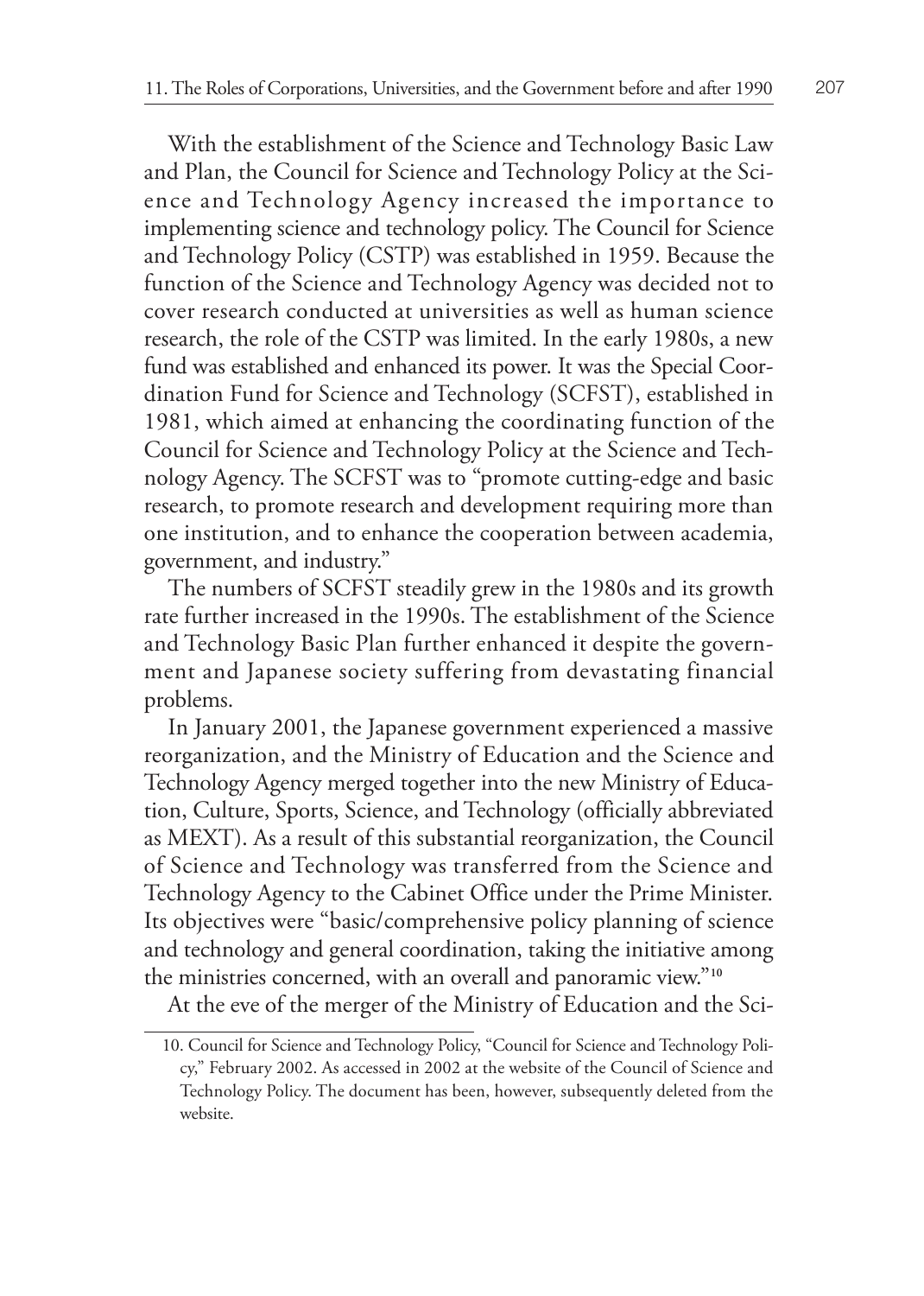ence and Technology Agency, a private group of experts in science and technology policy presented a report on the significance of the Council of Science and Technology Policy. The report was based on the investigation of a special committee at the Society of Science, Technology, and Economy, whose members included industrial leaders, journalists, and scholars in innovation policy. The investigation, which took place in 1999 and 2000, consisted of research about published materials, including the reports of the Council for Science and Technology Policy, as well as interviews with those concerned with the research and development of science and technology in some way or another. At the meeting of those interviewed, experts in science and technology policy provided an insightful and well-summarized view about the significance of the Council of Science and Technology Policy. In conclusion, the report summarized the points of both positive and negative evaluations. Of them, the positively evaluated points are:

- (1) Leadership in the promotion of science and technology as an important national policy;
- (2) The education of scientists and engineers;
- (3) The emphasis on basic research;
- (4) The presentation of goals of research investment;
- (5) The promotion of life sciences;
- (6) The promotion of earth and environmental sciences and engineering;
- (7) Planning of the general policy on the evaluation of national research and development;
- (8) The promotion of national experimental and research laboratories.

On the other hand, rather negatively evaluated points are:

- (1) It could not hold enough discussion at the Council;
- (2) The strong tendency to approve the plan of each ministry;
- (3) The lack of the follow-ups of the execution of basic policies recommended by the Council;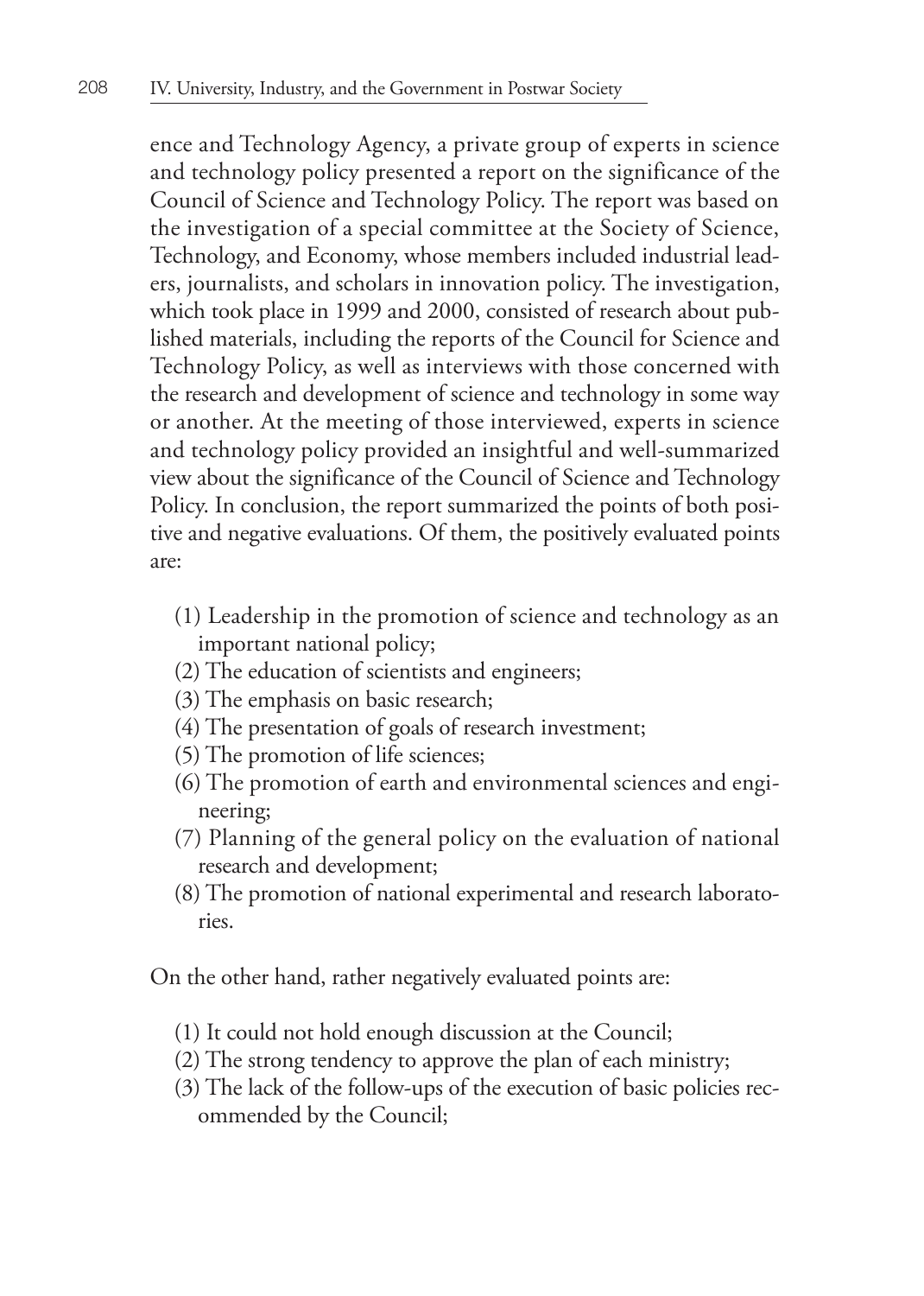- (4) The partial selection of members of the Council;
- (5) The lack of the function of analysis and investigation at the Council;
- (6) Problems of the function and organization of the administrative office of the Council;
- (7) The delay in the engagement of scientific and technological education;
- (8) The lack of emphasis on the utilization of achievements through technology transfer by the cooperation of academe, industry, and government.

From these analyses, the report proposes to emphasize five points of "syntheses (sōgō)" to be attained by the new science and technology policy:

- (1) The synthesis between private and public sectors;
- (2) The synthesis between the center and the local;
- (3) The synthesis between society and scientific and technological communities;
- (4) The synthesis among separate academic and bureaucratic structures;
- (5) The synthesis between Japan and the world.

The "synthesis" means here putting emphasis on the relatively neglected domains, such as S&T research activities in local regions and at private universities, as well as constructing a productive relationship between relatively separate domains. Notably, item four proposed to bridge the gap between separate academic disciplines as well as between separate bureaucratic offices under different ministries. And item three stated the need to bridge the gap between researchers who create scientific ideas and technological products and people in the public who are supposed to receive the benefits from these products. After the report was presented, the Council for Science and Technology Policy was reorganized. Whereas its English name was not changed, its original Japanese name notably added "sōgō (synthesis)" at the top of its name. Its new Japanese name "Sōgō Kagaku Gijutsu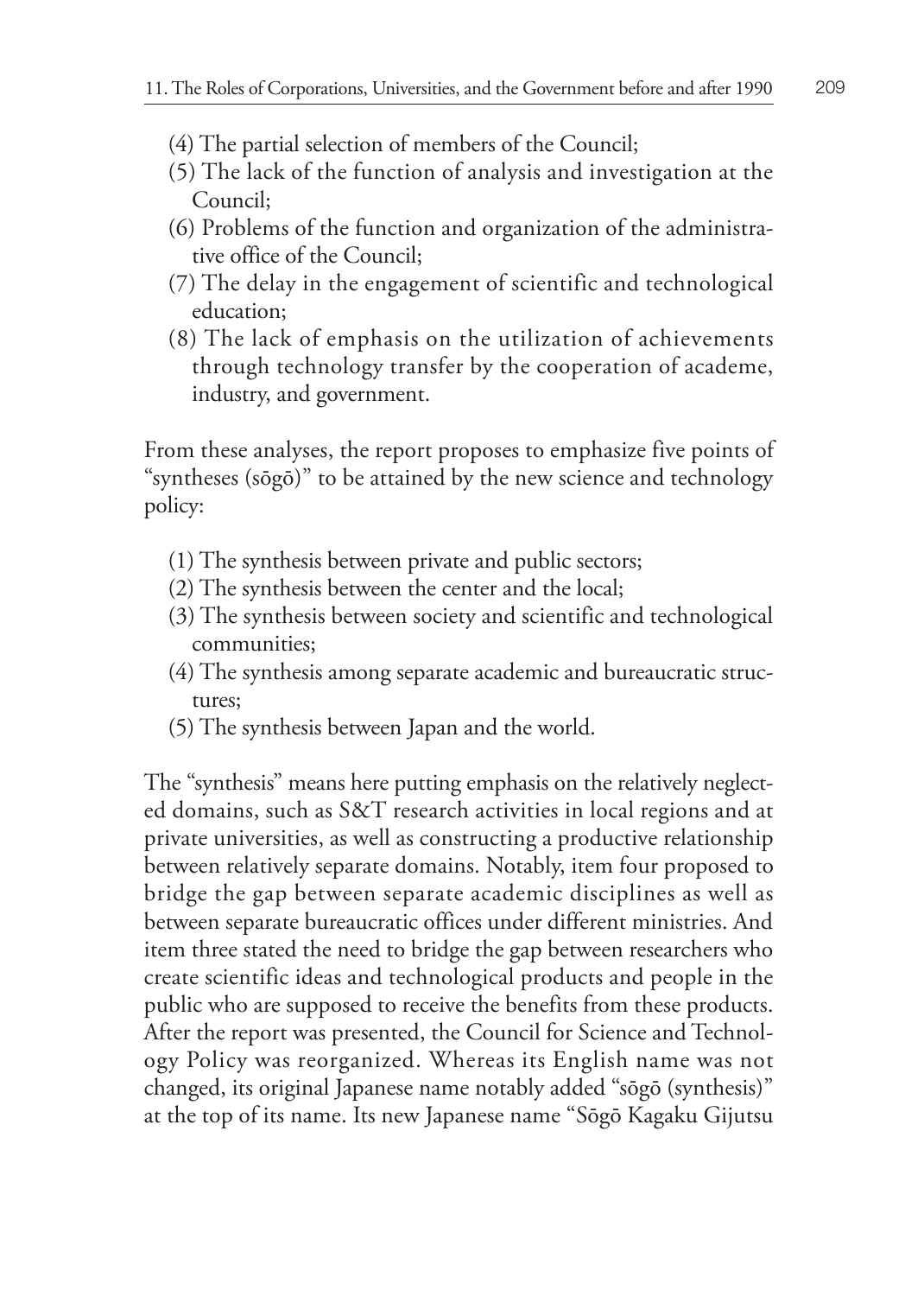Kaigi" initially meant "Synthetic," "Comprehensive," or "General" Science-and-Technology Council.

The renewed Council, which started in the new century, incorporated several characteristics requested by the above report. First, the new Council moved from the Science and Technology Agency to the Cabinet Office under the Prime Minister, thus greatly enhancing its power in the bureaucratic structure of the Japanese government. The newly established Cabinet Office itself has had a function to plan the basic and strategic policy and to generally coordinate separate bureaucratic branches. Strategy and coordination are the two key words of the function of the Cabinet Office and its branches. In addition, the Minister of State for Science, Technology and Innovation Policy was appointed to empower the Council.

Second, the Special Coordination Fund for Science and Technology, which has worked as an effective funding tool to implement the policies proposed by the previous and present Council, put emphasis on synthesis—the problems relating both to natural and social sciences or to more than one bureaucratic branch. Beginning in 2001, the ScoFST was allocated not only to national laboratories but also to universities to emphasize the lens of research encouraged by the basic policy proposed by the Council.

The outcome of the new science and technology policy encouraging various "synthesis" is yet to be seen. Whether this renewed emphasis on the university and industry cooperation will contribute to the Japanese economic growth of is also yet to be seen.

## *3. Postscript*

In the last three chapters, I have discussed the postwar history of university-industry cooperative relationship in Japan. I did so to explore direct and indirect contributions of academic engineers to the creation of new industrial technologies or to the efficient importation and assimilation of new Western technologies. It should be remembered, however, that the relative autonomy of university engineers from corporations should have provided institutional merits to them.